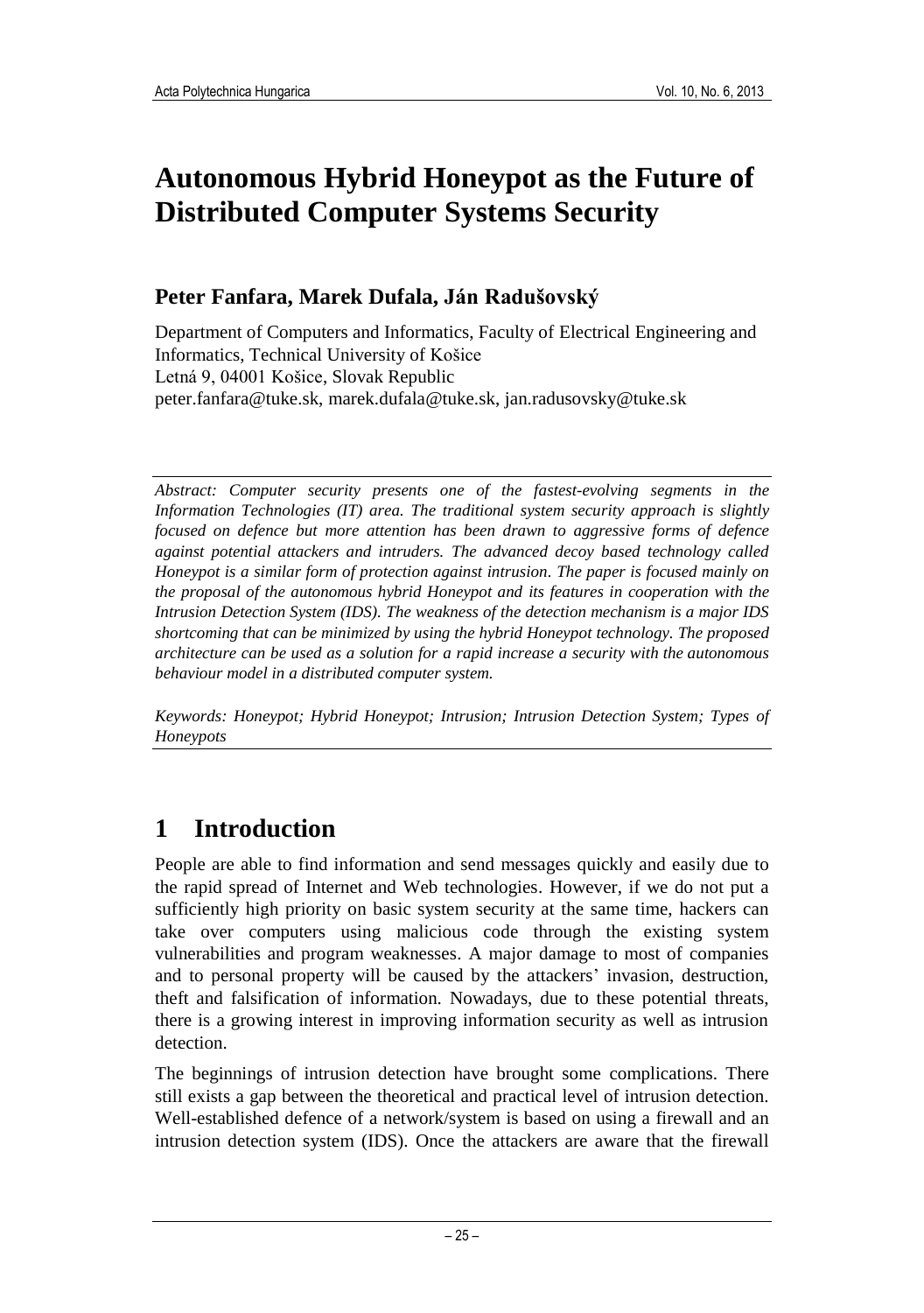has allowed an exception for the external security service, they are able to use this service to gain access to the internal servers through the firewall. Subsequently, this can result in another attack. The IDS cannot provide additional information about the detection of enemy attacks and cannot reduce losses caused by those attacks [1].

A conventional approach to the security is considerably focused on defence, but the interest is increasingly devoted to more aggressive defence forms against the potential attackers and intruders. The protection against intrusions based on the bait by using a Honeypot is an example of this form [2].

Honeypot is an advanced decoy-based technology that simulates weak points of system security and unsecured system services. The potential attackers focus on system vulnerabilities and very often attack the system weakest points, which are simulated by Honeypot. This feature represents the nature of system security. Some Honeypot solutions like Honeyd or Honeynets are already used to increase the system security [3].

The proposed client-server architecture uses a specific hybrid Honeypot that mainly consists of existing tools such as Dionaea, Sebek and Snort for rapidly increasing security in the distributed computer systems. The proposed Honeypot has an autonomous feature that enables its use in a random deployment environment. This Honeypot will auto-configure itself on the basis of system parameters obtained via a passive fingerprint method.

The following chapters describe system security using IDS with the detection mechanism based on the advanced Honeypot technology.

## **2 Intrusion Detection System**

The IDS can be defined as a tool or software application that monitors the activities of the computer system and/or network due to the potential occurrence of malicious activities or breaches of security policy. The IDS produces reports for the control station. It is primarily focused on identifying and recording information about any events as well as reporting similar attempts [4, 5].

## **2.1 Classification of Intrusion Detection System**

In view of the various environment applications, the IDS can be classified into two general types [1]:

 *Host-based* – this consists of an agent located on host computer that is used for the continuous monitoring of information from the system audit data or network activities logs. This IDS sensor type typically includes a software agent. If there are unusual circumstances, the system automatically generates and sends a warning.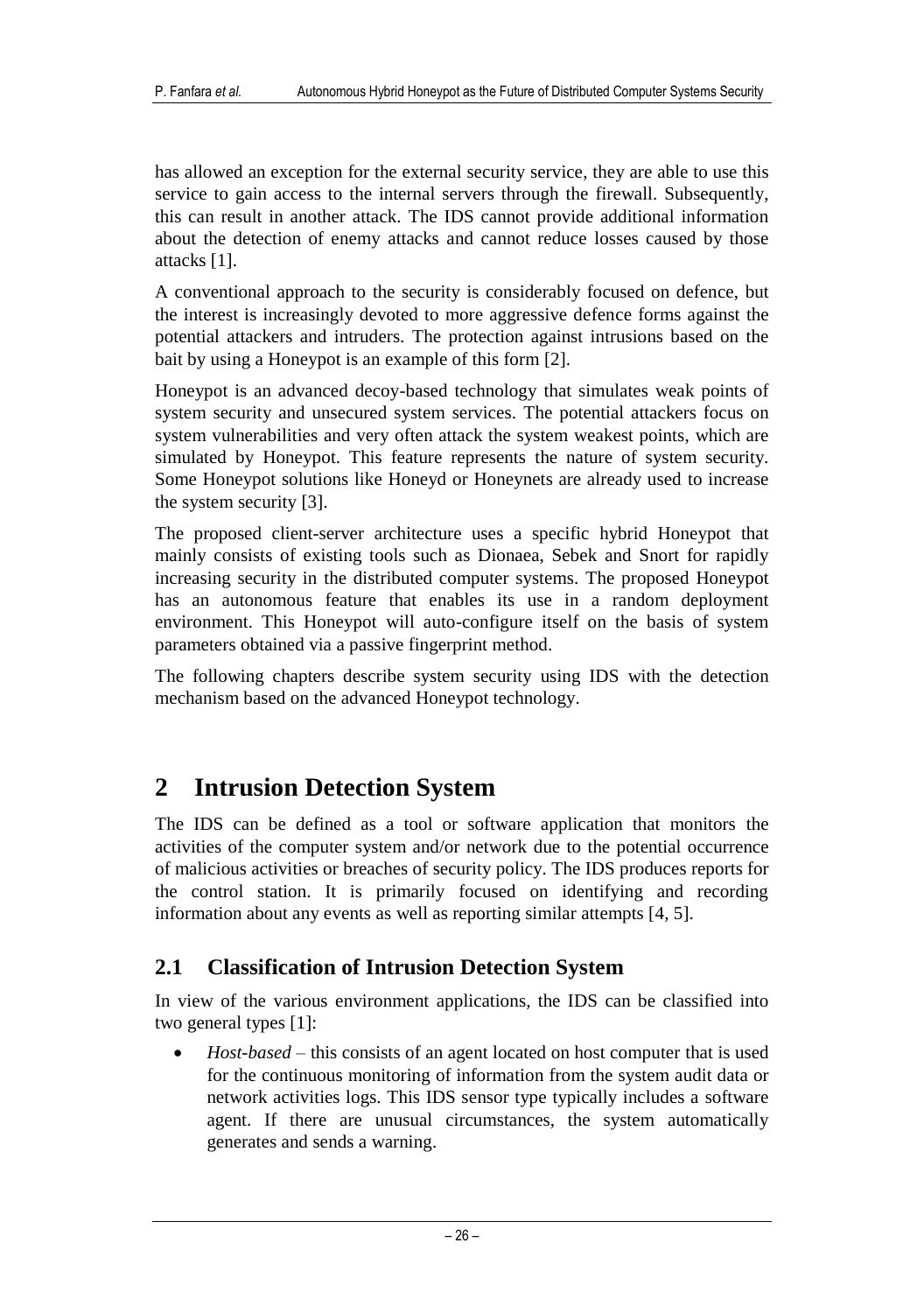*Network-based* – this is an independent platform for intrusions identification using direct capturing of transmitted network packets and monitoring several computers. Detection sensors are placed in network bottlenecks for capturing all network traffic and analyzing individual packet contents looking for dangerous operations.

On the basis of the detection method, the IDS can be divided into three types below [1]:

- *Anomaly detection* refers to the pattern found in the data set that is inconsistent with normal behaviour. The anomaly detection provides basic performance for normal network traffic. An alarm sounds only if the current network traffic is above or below standard parameters.
- *Misuse detection* collects previous hacker attack characteristics and patterns, which are then saved to knowledge attack database. Consequently, it can identify attacks with the same patterns and characteristics as those of previously stored attacks. The IDS cannot trigger an alarm if the hacker uses a new attack method that has not been previously reported or detected.
- *Hybrid mode detection* represents attack detection using a combination of previous two types, resulting in a reduction of false alarms.

### **2.2 IDS Structure and Architecture**

The IDS consists of several elements illustrated in Figure 1 where the main element is a sensor, the mechanism for analysis, responsible for intrusion detection. This sensor contains a mechanism that makes decisions regarding a breach. The sensor receives data from three main sources of information: the IDS knowledge database, system logs and audit trails. System logs may include for example file system configuration and user permissions. This information forms the basis for further decision on intrusion detection.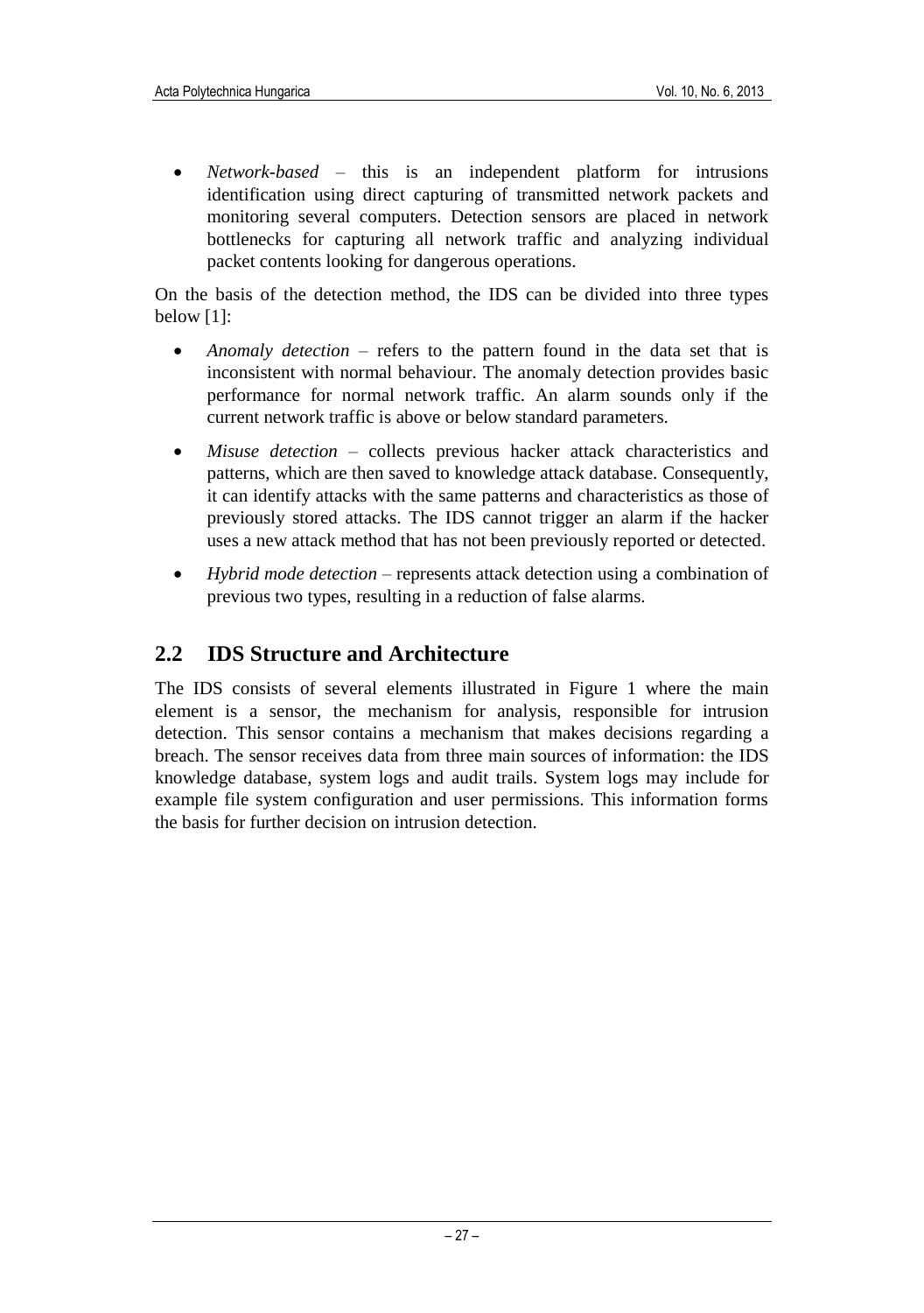

Figure 1 Intrusion detection system structure [6]

The sensor in the IDS elements illustrated in Figure 2 is integrated together with the component that is responsible for data collection, the events generator. The data collecting method is set by the policy of the events generator, which defines the filtering method for events information notifications. The events generator (operating system, network & application) in accordance with security policies produces sets of events (system logs, control records or network packets). These occurrences may be stored together with information policy either in a protected system or outside it. In some cases they are not stored, e.g. when events streams are directly transmitted to the analyzer, especially network packets [7, 8].

The role of the sensor is to filter information and to discard any irrelevant data obtained from the event file related to the protected system and to detect suspicious activity. For this purpose, the sensor uses the detection policy database, which is composed of the following parts: pattern attack, normal behaviour, profiles and necessary parameters. The database contains the IDS configuration parameters and communicating method with the reaction module. The sensor has a custom database that also includes a dynamic history of potential intrusions [7].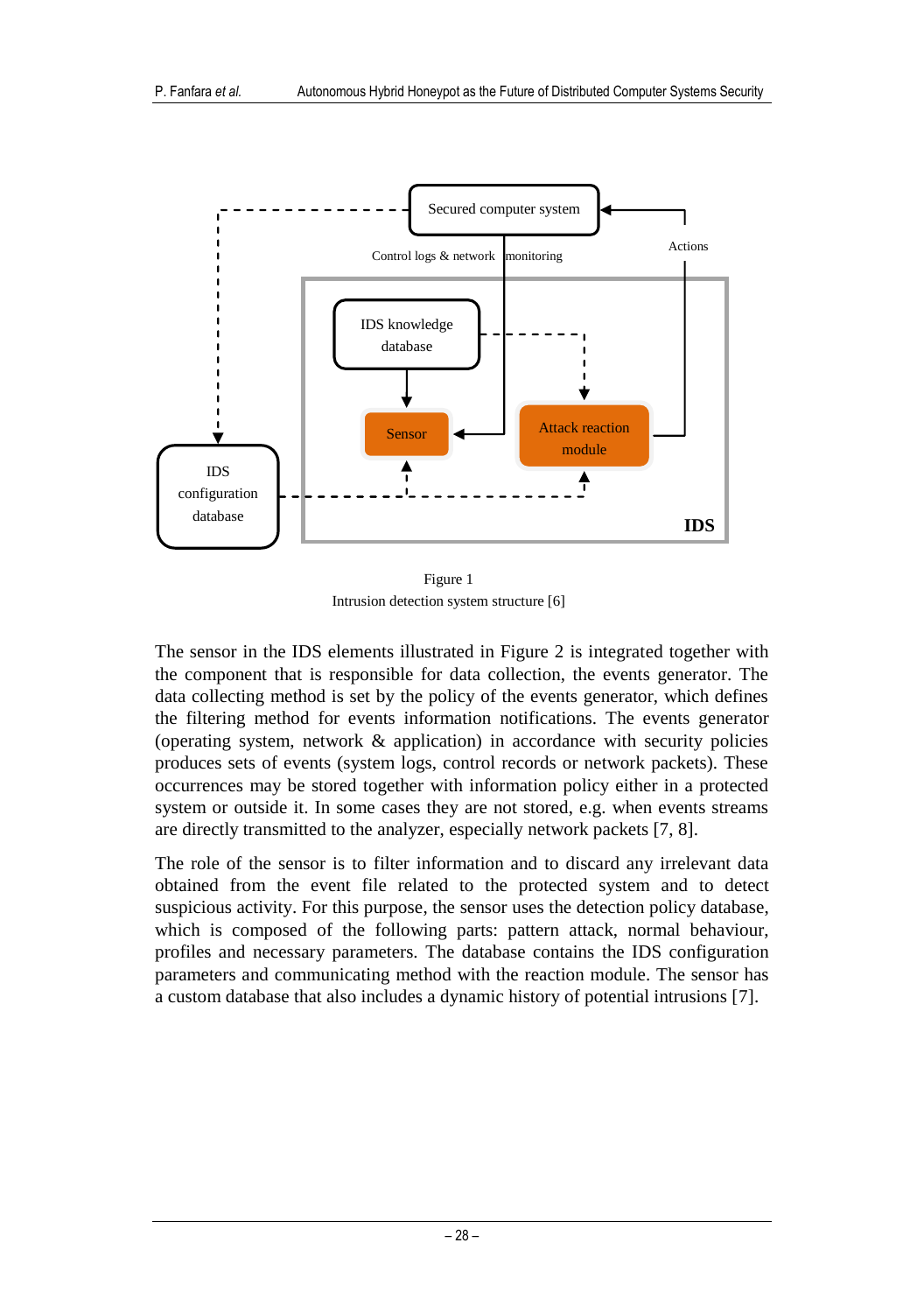

Figure 2 Intrusion detection system elements [1]

## **2.3 Intrusion Detection Tools**

Nowadays, many IDS exist (i.e. Snort [9], SAX2, etc.), and all are specific to the system of deployment. A Snort is the most commonly used tool, one that has excellent additional conditions for usage in order to enhance the distributed system security in combination with Honeypots.

**Snort** represents an open-source IDS that can detect and warn of attacks (e.g. against the Honeypot). It can also capture packets and network load given by packets included in the attack. The collected information may be critical for analyzing the attacker's activities. Snort uses a modular architecture and rules based language. It combines the abnormal behaviour, detection signature and different protocol detection methods [10].

The methodology of lying and cheating by providing the emulation of some system services was domesticated in order to be able successfully monitor hackers' activities in distributed computer systems. At first sight this system appears to be legitimate. It is possible to record and monitor all hackers' activities due to the penetration and clarification of the various attackers' tactics. This idea was developed by using an advanced security tool called Honeypot.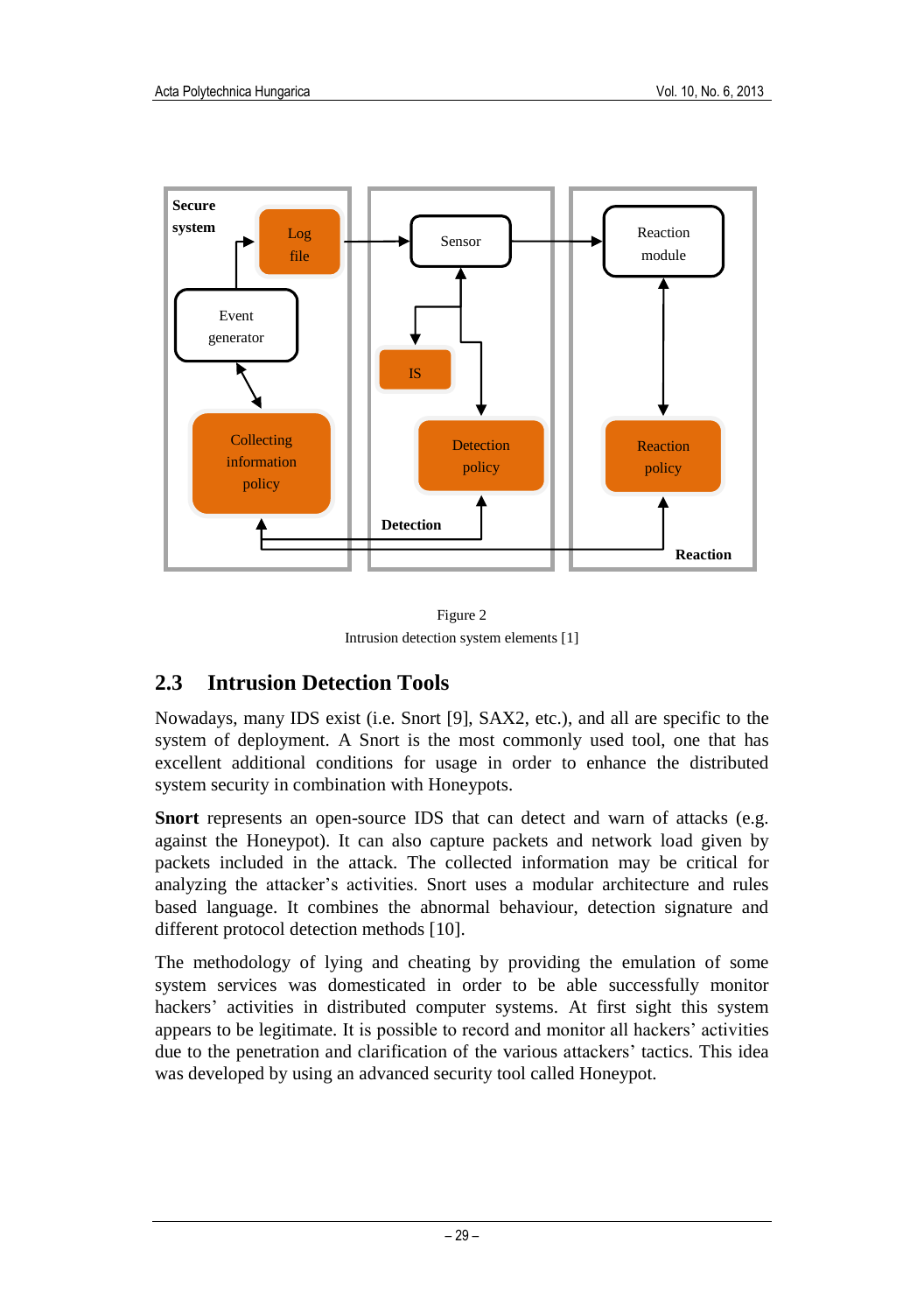## **3 Honeypot**

Honeypot is a closely monitored network decoy available in different shapes and sizes, serving various purposes. It can be placed in a computer network with the firewall, in front of it and/or behind it. These points of deployment are the most frequent sites for attackers obtaining access to the system. These sites provide the best solution for acquiring the maximum amount of information about the attackers' activities. The main aim of Honeypot is to collect information by compromising the system data in the way that any system infiltration would be unfeasible to do in the future.

The main benefit of Honeypot is detection. It can address IDS shortcomings, by minimizing the amount of false positive and false negative alerts generated. There are several situations in which IDS cannot generate a warning of attack: if the attack is too short or if the appropriate security rule refers too many false alarms or detects excessive network traffic and thus drops packets. One solution is to use Honeypot, since it has no way to affect system functions. Honeypot implementation uses an unused IP address, which means that all incoming communication is almost certainly unauthorized, i.e. there are no false positive or false negative alarm warnings or large data files to be analyzed [6].

The data obtained from the Honeypots can be used to create better protection and countermeasures or system reconfiguration against future threats.

## **3.1 Types of Honeypots**

Honeypots can be classified in different ways. Classification according to purpose and level of interaction is the most frequent one.

### **3.1.1 Purpose Honeypots**

This basic classification divides Honeypots based on the area of deployment.

• Research Honeypot – this type is used merely for research. The main objective is to obtain as much information as possible about an intruder in a way that allows full infiltration and penetration of security system. It is used to obtain information and detect new methods and types of tools used to attack other systems as well as to analyze the hacker's traces, their identity or modus operandi. Another option in research is that the Honeypot can be used to discover potential risks and information vulnerabilities in enterprise systems [11].

The primary function is to examine how attackers proceed and lead their attacks, which usually means understanding their motives, behaviour and organization. Research Honeypots are complex in terms of deployment, maintenance and the capturing huge amounts of data. On the other hand, they are highly useful security tools in the field of development and in enhancing forensic analysis capabilities.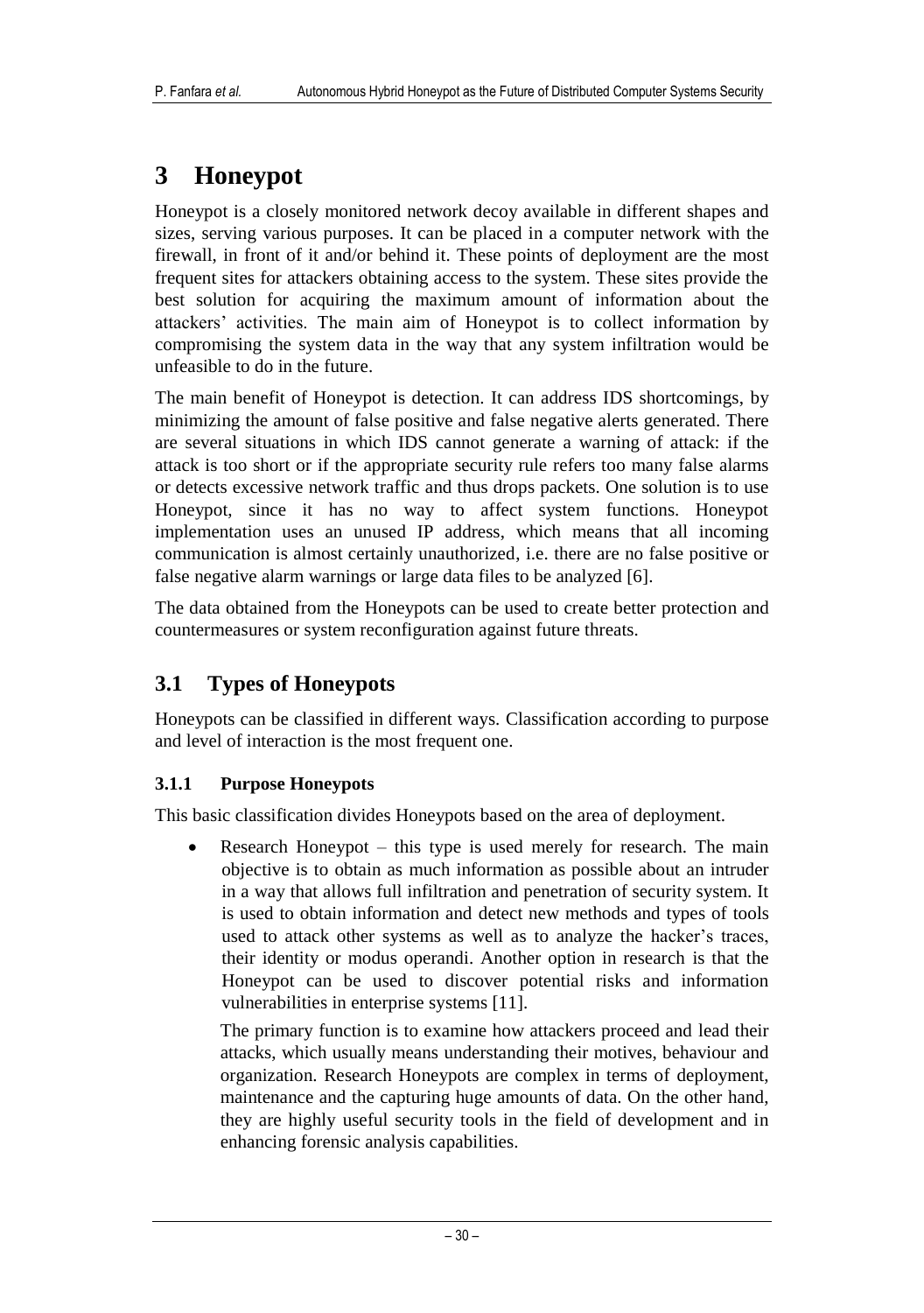In addition to the information obtained from research, the Honeypot can be used to improve prevention against attack. By improving the detection and response to attacks this Honeypot type contributes to direct security only by a small amount [12].

• Production Honeypot – it is used in organizations for protection and to help to reduce level of risk. It provides immediate enhancing of the system security [3]. Since it does not require as much functionality as the research Honeypot, its development and deployment is usually much easier. Nevertheless, it can identify various attack methods. The production Honeypot provides less information about the attacker than the research one. It is possible to determine where the attackers come from and what specific actions was performed, but it cannot determine the intruders' identities, how they are organized or which tools were used.

The production Honeypot has minimum value as a prevention mechanism. The best way to implement this Honeypot is to use wellfirewalled system, an IDS, and mechanisms for locking and fixing the system [12].

### **3.1.2 Level of Interaction**

All Honeypots are based on the same concept: nobody should interact with Honeypot. The level of interaction can be defined as a maximum range of options available to attack allowed by Honeypot. Therefore, any transactions or interactions based on definition become illegitimate. Honeypots can also be categorized according to the level of interaction between intruders and the system. This classification helps in choosing the correct type for deploying in system [12].

- Low-interaction does not contain any operating system (OS) for communication with the attacker. All tools are installed purely for emulation of OS and services that cannot be used to gain full access to the Honeypot. Emulation is set up to cooperate with the attacker and malicious code, resulting in radical risk reduction. Attackers can only scan the Honeypot and connect to several ports. Low-interaction Honeypots are characterized by the possibility of easy deployment and maintenance. Honeyd is an example of a low-interaction Honeypot.
- $\bullet$  Medium-interaction this type is more sophisticated than the previous one but still does not have installed any OS. The medium-interaction Honeypot only provides an illusion of real OS to the attacker because it contains a number of emulated services the attacker can interact with. This type is able to detect automated attacks and extract information about malware binaries. Malicious software can be automatically downloaded and analyzed. The Dionaea tool and Honeytrap are the examples of this Honeypot type.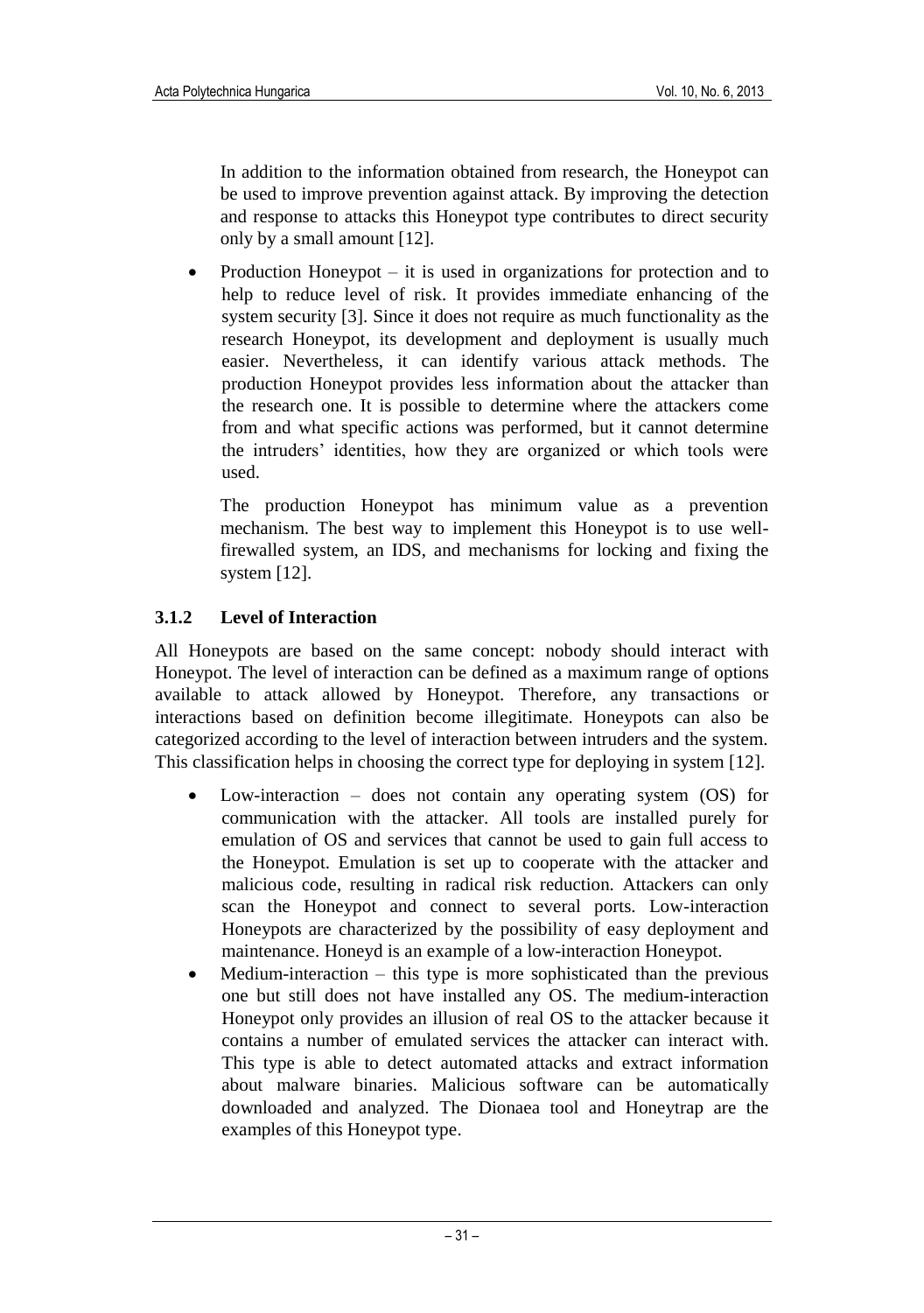• High-interaction – the most advanced Honeypot. On the other hand, it represents the most complex and time-consuming design with the highest rate of risk, because it implies the functional OS. It gives the attacker the ability to communicate with the real OS where nothing is simulated, emulated or restricted. This Honeypot allows for collecting the highest amount of information because it can detect and analyze all performed activities. Main focus is set to obtain valuable information about intruders by making available the entire system or even allow handling with it.

### **3.2 Architecture of the Hybrid Honeypot**

The Hybrid Honeypot represents a combination of two Honeypots with different levels of interaction. The combination is a secure solution because it is possible to take advantage of both Honeypot types, which complement each other and thus limit their disadvantages, shown in Table 1. The ideal solution is to use a lowinteraction Honeypot with a high-interaction one. The low-interaction Honeypot acts as a lightweight proxy, which relieves the high-interaction Honeypot and allows focusing on processing all IP address space network traffic [3].

| Low-interaction<br>Honeypot                                           | <b>High-interaction</b><br>Honeypot                                            | <b>Hybrid Honeypot</b>                                                    |
|-----------------------------------------------------------------------|--------------------------------------------------------------------------------|---------------------------------------------------------------------------|
| $+$ fast                                                              | - slow                                                                         | $+$ fast                                                                  |
| - no possibility to detect<br>unknown attack                          | + possibility to detect<br>unknown attack<br>$+0$ false produced warnings      | + possibility to detect<br>unknown attack<br>$+0$ false produced warnings |
| $+$ resists to time-bomb<br>$+$ handles interaction<br>with attackers | - unable to resist time-bomb<br>and can't handle interaction<br>with attackers | + resists to time-bomb<br>$+$ handles interaction with<br>attackers       |
| $+$ cheap                                                             | - expensive                                                                    | + relatively expensive                                                    |
| $+$ simple to set up<br>and maintain                                  | - complicated to set up and<br>maintain                                        | - complicated to set up and<br>maintain                                   |

Table 1 The essence of hybrid Honeypot

It is impossible for each proposed Honeypot not to use the implementation tools that have considerable importance in improving system security.

**Dionaea** is a modular architecture using a low-interaction Honeypot. It is able to simulate the server's main services and vulnerabilities due to attracting attacker/attack attention or the withdrawal of the malicious code [9].

**Sebek** is the most advanced tool for comprehensive data collection, aiming to capture as much information about the attackers' activities as possible from the Honeypot by stopping specific system calls (*syscalls*) on the kernel level [13].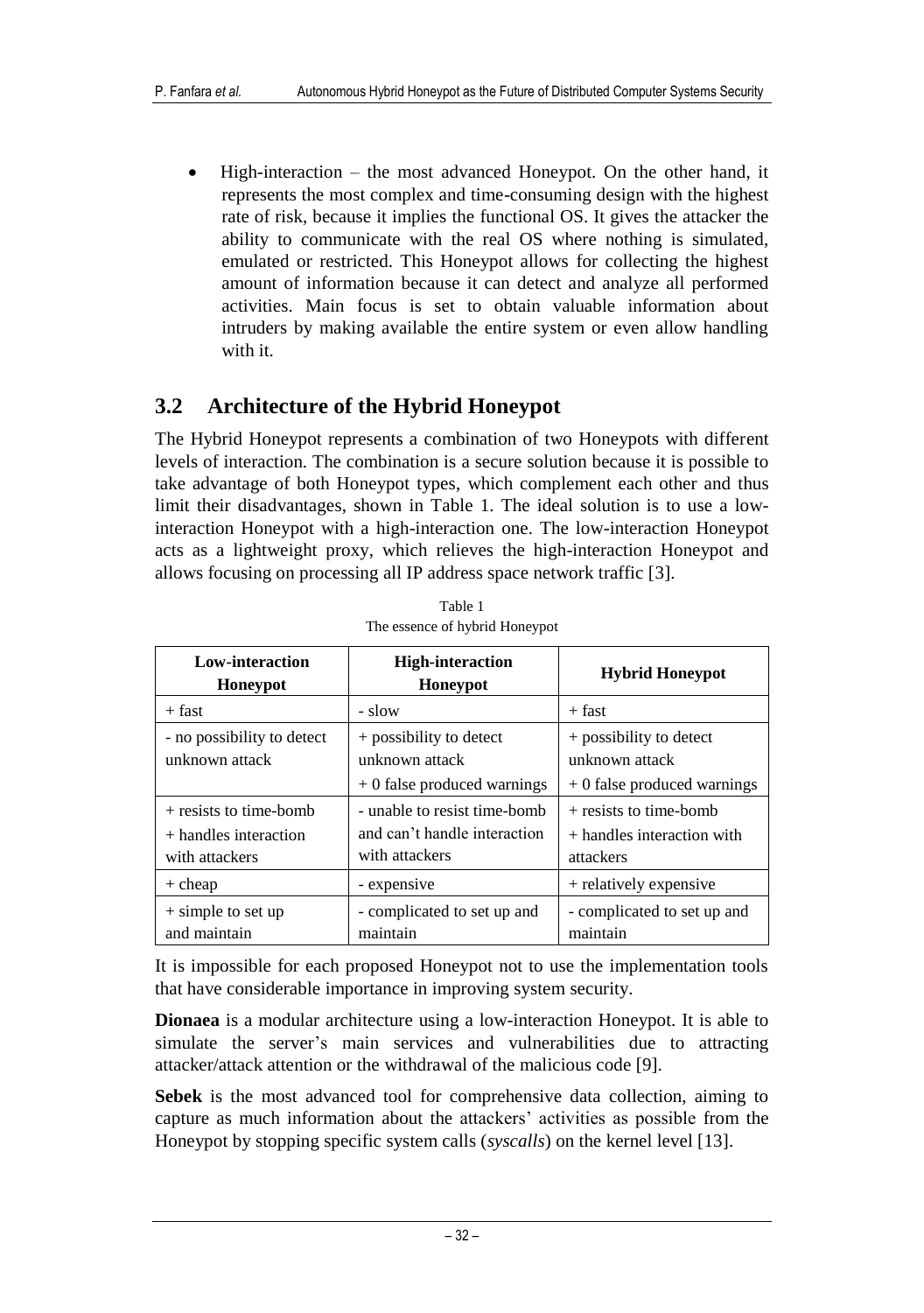### **3.3 Advantages and Disadvantages**

All security technologies have some risk margin. If knowledge and experience represent the power of attackers, they also provide advantages for security professionals. By knowing the Honeypot risks, it is possible to use knowledge to mitigate them and reduce the disadvantages [11].

Honeypots have several unique advantages that are unique to this advanced technology [3]:

- Small data sets Honeypots can monitor only the traffic that comes directly to them. They collect small amounts of data, but on the other hand, they may contain high value information.
- Minimal resources Honeypots require minimum system resources for capturing harmful activities. Systems with low-end specifications will be enough to run a Honeypot.
- Discovery of new tools  $\&$  tactics Honeypots capture everything that starts interactions with them.
- Encryption or IPv6 Honeypots can also operate in encrypted or IPv6 environments/systems.
- Simplicity Honeypots are very easy and flexible to operate, so they do not need complicated algorithms to function properly.

The decoy-based technology, like other security solutions, also has its own disadvantages, which are described bellow [3]:

- Risk of takeover if an attacker takes control of the Honeypot, he can exploit it to attack other systems inside or outside the system of deployment.
- Limited vision Honeypots can only monitor the traffic that comes directly to them.
- Discovery and fingerprinting Honeypots have some expected characteristics or behaviours. If the attacker uses some fingerprinting tool, he can identify the working Honeypot in attacked system. Even a simple error, such as a misspelled word in the emulated service, can act as a Honeypot signature.

## **4 IDS Architecture Using a Sophisticated Hybrid Honeypot**

The main IDS weakness lies in the ability to detect new attack types. The use of different attack strategies or new tools cannot be detected by IDS. These new attacks need to be registered in the IDS configuration database and only then is it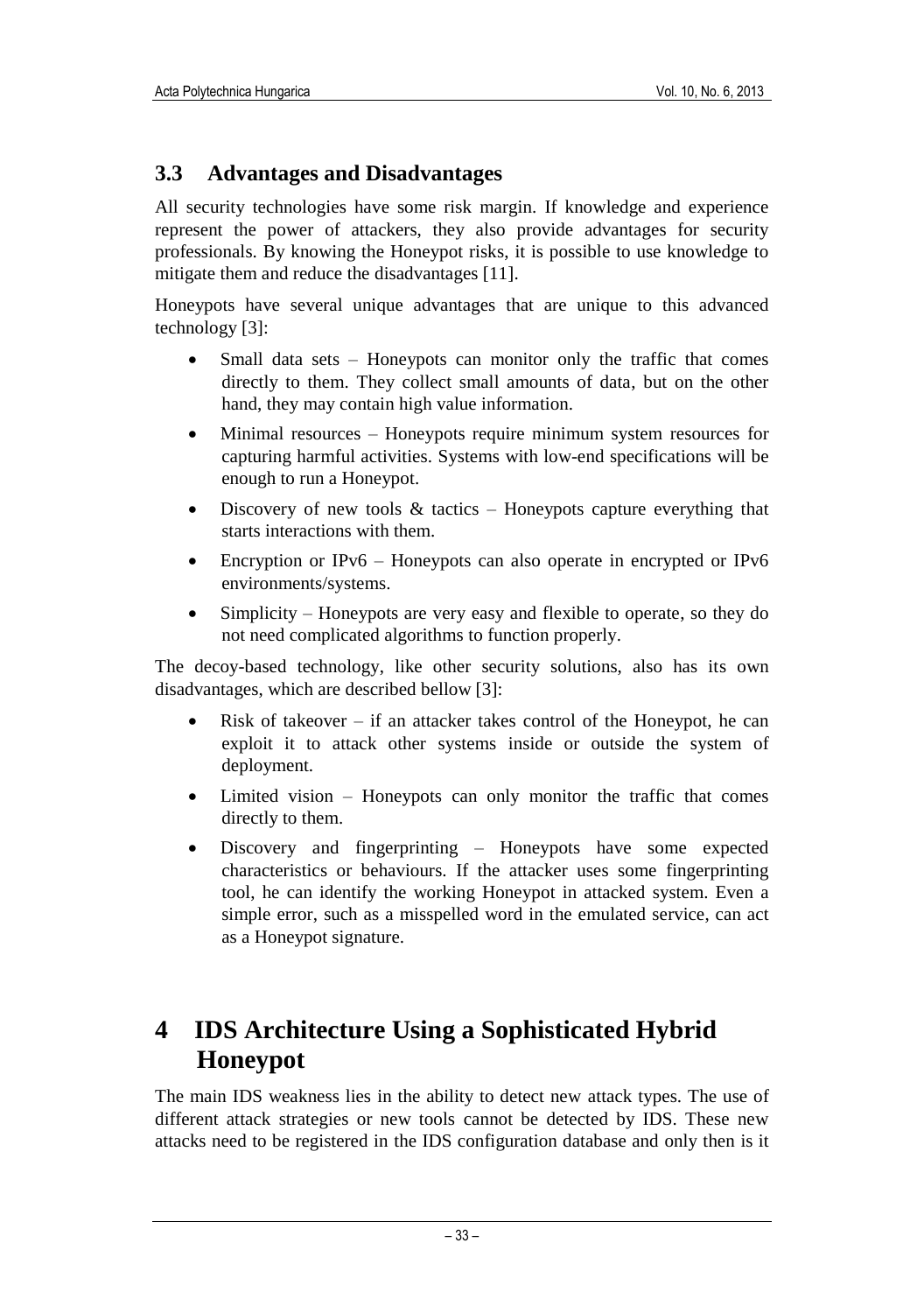possible to detect them. The proposed IDS uses a hybrid Honeypot with an autonomous ability to reduce the risk of detection failure, and it provides extensive data collection. The Hybrid Honeypot also affords the opportunity to design safety features of distributed systems through the captured data. It also minimizes any system intrusion threats. Hybrid Honeypot combines several tools: Snort, Dionaea and Sebek. The proposed system, illustrated in Figure 3, analyzes all captured various data formats due to the rapid response to attacks. It also serves as a warning reporting system to the system administrator via web interface when interaction with Honeypot occurs.

The proposed intrusion detection system contains existing client-server detection architecture and its arrangements for using the proposed sophisticated Honeypot technology.

The architecture consists of several clients and a central server. Clients collect information about an attack and the captured malware is sent back to server. The server records and analyzes the received data, issues a warning and displays the overall information to the system administrator via web interface. The architecture is designed to achieve the effect of centralized distributed information management and to build complex distributed system of early warning for distributed computer systems.



Figure 3 Architecture of proposed detection system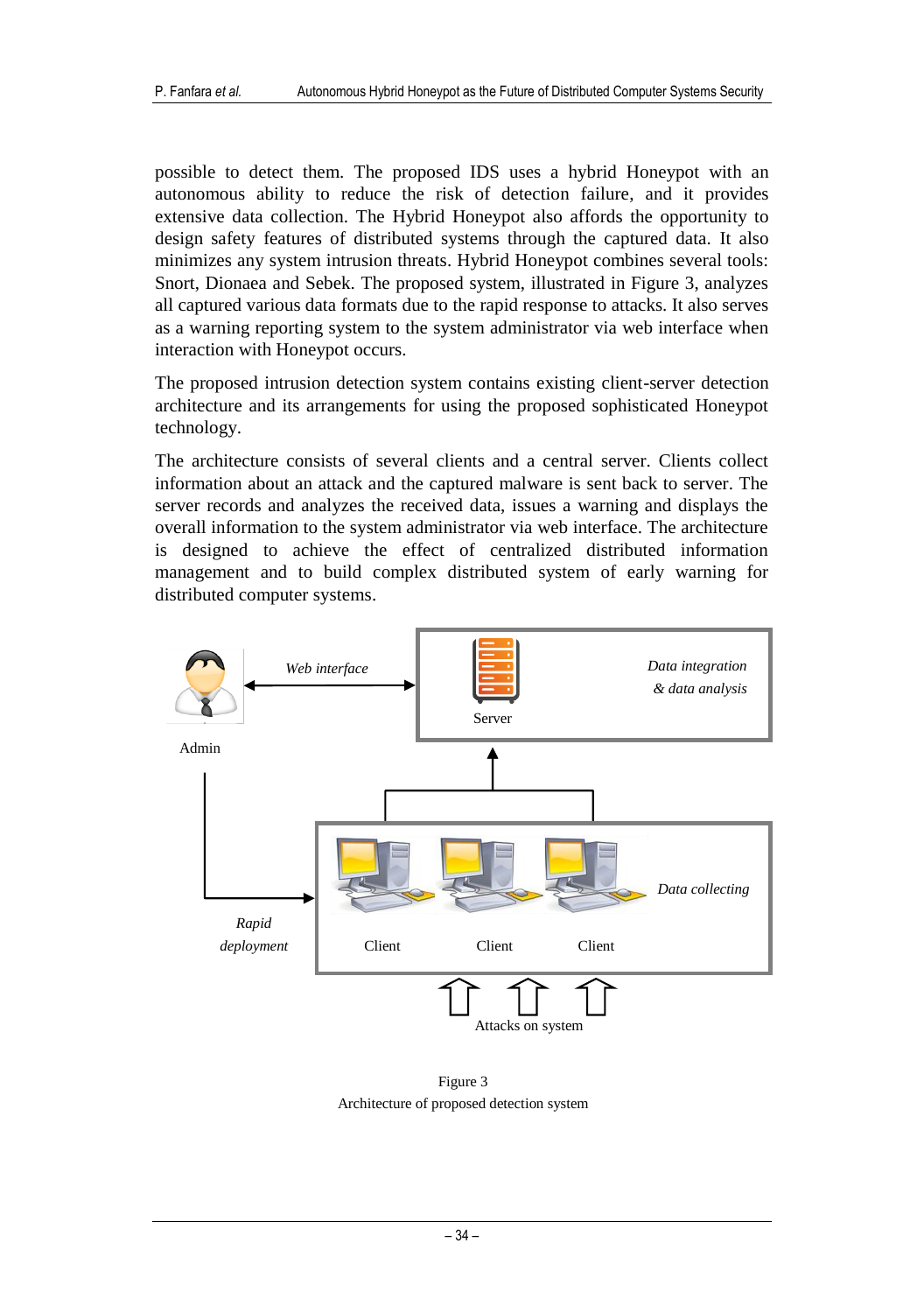## **4.1 Client Architecture**

The clients are installed in the same domain because of the data-gathering activities during the attack. Diverse system components for collecting data sets are activated depending on the different type of cyber-warfare activities. Then the data sets are sent to server for further analysis and they subsequently update the system security. The client architecture, shown in Figure 4, consists of three components:

- Snort monitors and filters packets during intrusion detection. It identifies the patterns and characteristics of specific attacks, information and warning messages.
- Dionaea client simulates general services and vulnerabilities that attract the attackers. It captures malware patterns and characteristics.
- Sebek client records the attacker behaviour during interaction with Honeypot into the log files.



Client architecture

## **4.2 Server Architectur**

At the same time, the server is connected to multiple clients owing to centralization of the collected data, and it is set to receive all outgoing messages, which are then stored in the database. The server architecture is shown in Fig. 5.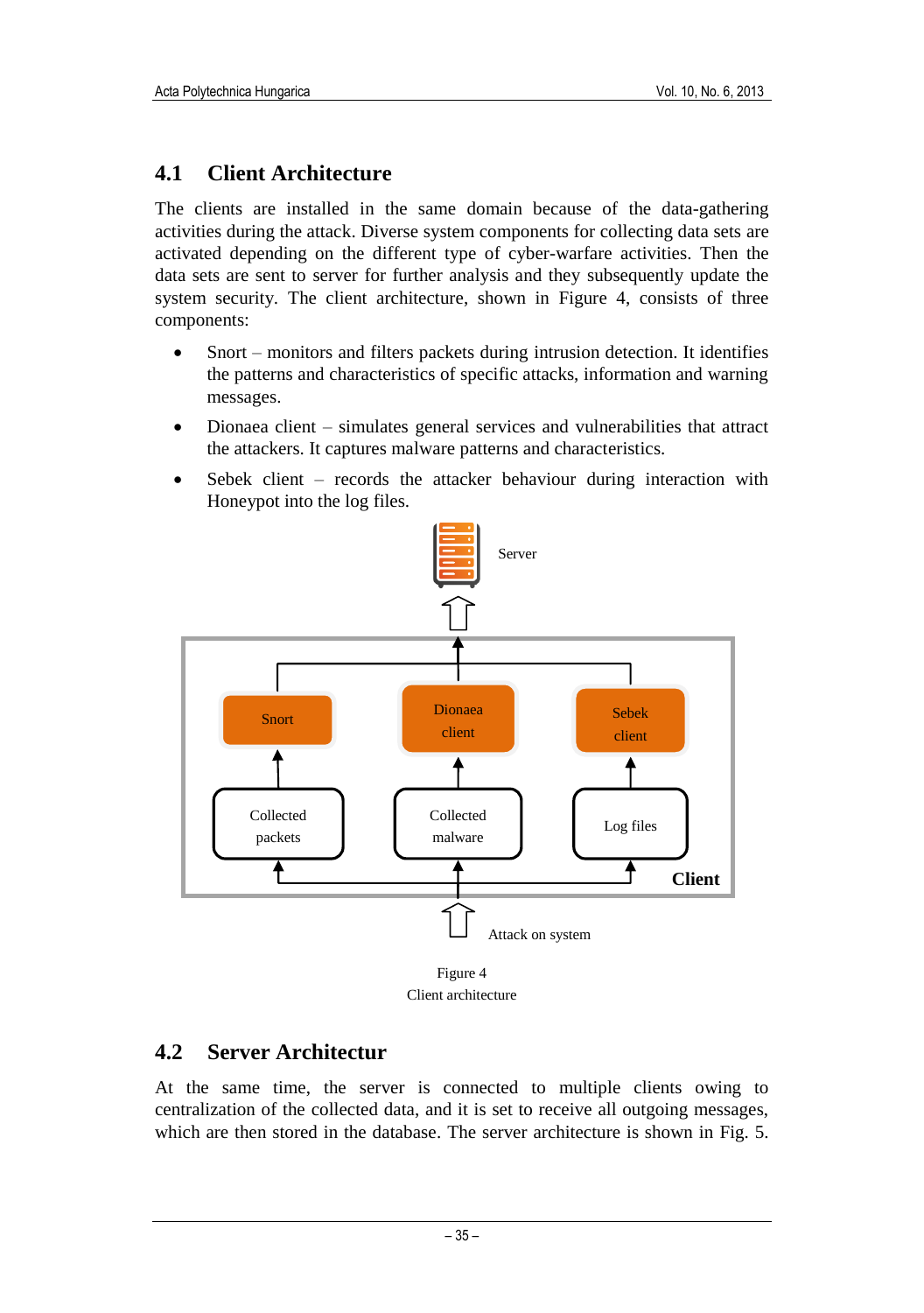It indicates that the attacker's intention is targeted to extensive computer or scanning attacks by using individual interconnection reports. The architecture of the server consists of three main parts, the outputs that are normalized before they are stored into the database:

- Dionaea server receives malware patterns sent by the Dionaea client component.
- Sebek server simultaneously receives and filters multiple data sources representing the instruction or cohesion of data sent to be stored.
- Verification modular design of open-source hybrid system for detecting an intrusion using standard communication format. The verification part can receive the data from many clients and integrate disparate data formats.



Figure 5 Server architecture

Web server interface displays all attack analyses obtained from the database. At the same time it monitors the attack patterns and occurrences of unusual circumstances. In the event of their occurrence, the specific messages are highlighted via web management interface for the correct and in time response.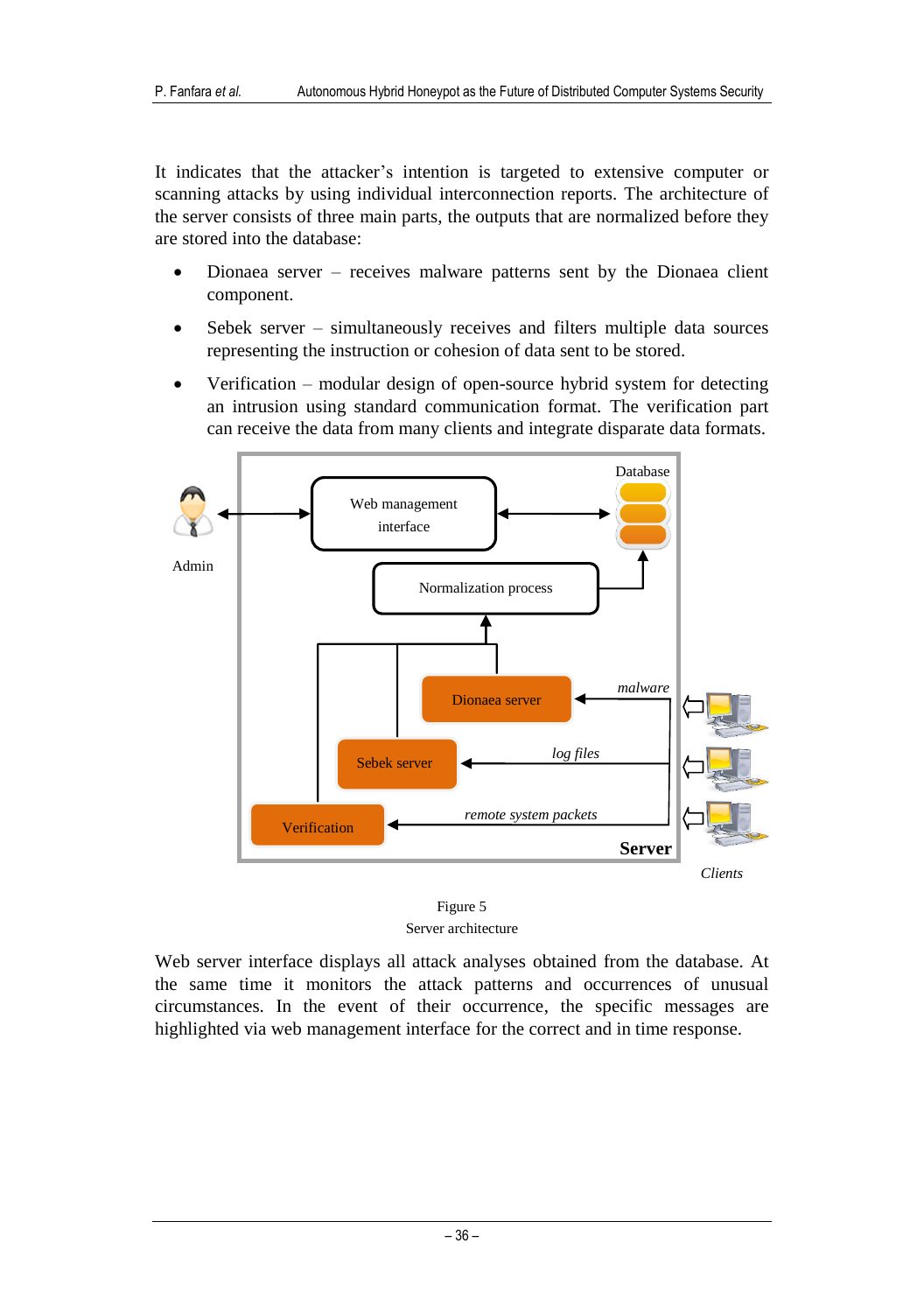## **4.3 Sophisticated Hybrid Honeypot**

### **4.3.1 Desired State**

The sophisticated hybrid Honeypot is a suggestion to address the current state of the security system that works on the plug-&-play principle. The optimum state will occur when the Honeypot runs a complete configuration process right after plug-in. For example, after installing the Linux OS to the distributed computer system, we will have the Linux Honeypot, or after removing any of services, the related service will be removed from the Honeypot list of emulated services. When replacing routers in the system, for example changing routers from Hewlett-Packard vendor to Cisco routers, the existing Honeypot, pretending to be a router, will immediately and autonomously auto-reconfigure and update itself. The solution is a device that simply connects to the network/system and learns the topology autonomously without any external support. Upon completion of the scanning process, the device will accurately determine the number of Honeypots with their configuration and it will be able to adapt quickly to any modifications in the system.

### **4.3.2 Trouble**

The most critical component of the sophisticated Honeypot is the method how the Honeypot gets the information about the deployment network, for example, what systems are used and how they are used in the current environment. An example of heterogeneous distributed computer system is shown in Figure 6. The Honeypot will be able to sophistically map and promptly respond to the current system environment after obtaining the network parameters. One of the simplest possible ways is an active probing and thus determining the system and type of used services. The use of the active method of data mining also has some shortcomings in terms of increased network load; there is a risk to the running system functionality.

The sophisticated Honeypot would have to constantly scan all active environments of deployment to remedy the described lack. This solution is not the most appropriate approach.

#### **4.3.3 Solution**

The solution to the drawbacks of active system scanning is a passive approach, specifically the passive fingerprinting and mapping method. The passive fingerprinting method is not new. The idea is to obtain the system overview via mapping the current environment. The difference vis-a-vis the active method is that it has a different mapping approach. This approach is based on obtaining information through passively capturing network traffic, analyzing it and then determining the system identity based on the unique system fingerprints. The passive method uses the same method as the active one but in different ways.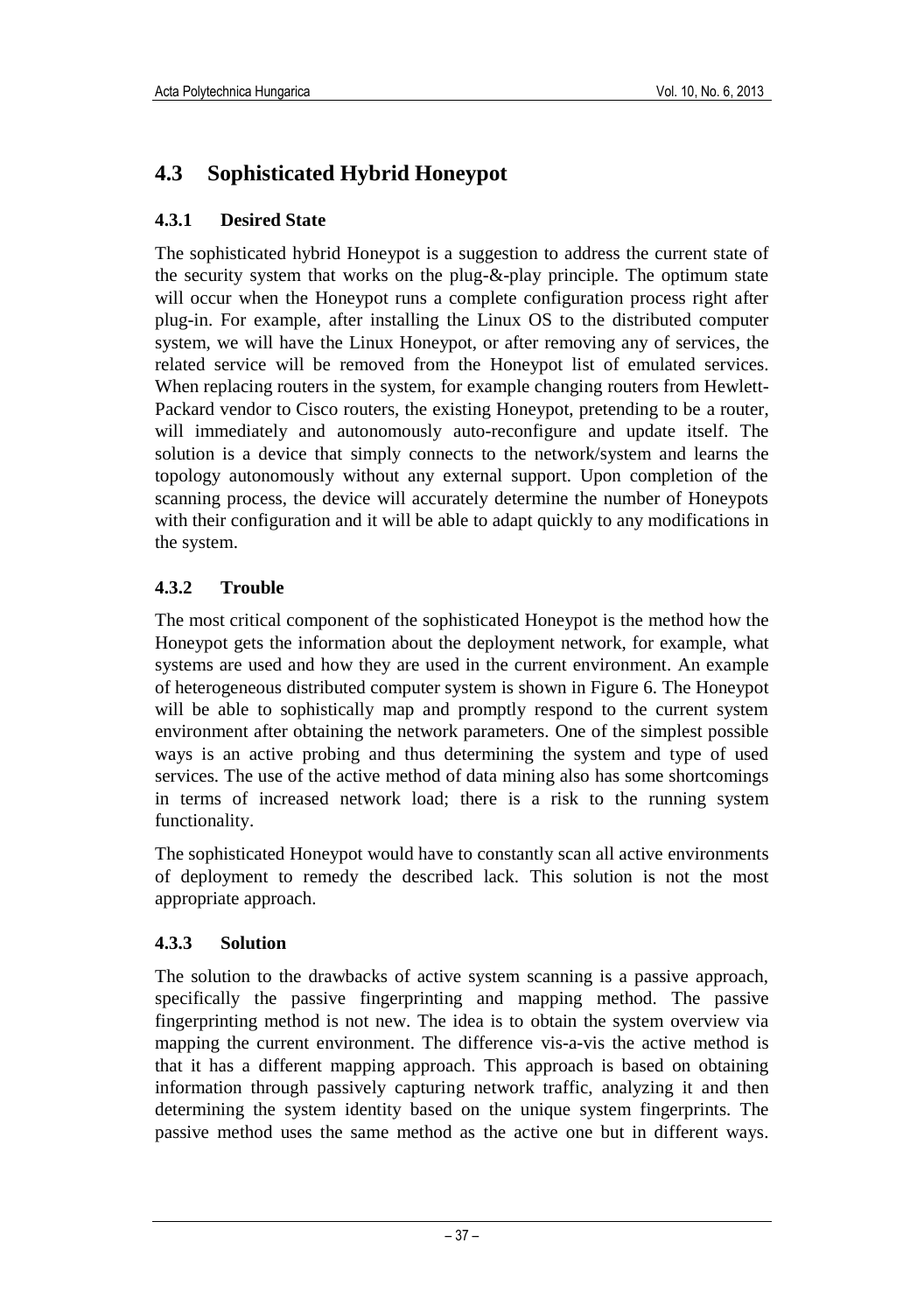Tools, such as Nmap [14], create a signature database that contains known operating systems and services. All searching tools actively broadcast packets that require a response from destination devices right after creating a signature database. Incoming responses are unique to most operating systems and services. Responses are simply compared with the data in the signature database due to a clear identification of the operating system and used services.

Passive fingerprinting uses the same approach as the signature database, unless the data are obtained passively. Instead of actively probing the system, the passive fingerprinting method intercepts network traffic and analyzes the captured packets, which are then compared with a signature database. After the analyzing process ends, the concrete operating system should be known. Passive fingerprinting is not limited to use only with the TCP protocol, which allows for the use of other protocols. The usage of the passive method represents several advantages: less likelihood of damage or shutting down of the system or service, and the ability to identify systems using a firewall. The passive method is continuous, which means changes in the network structure are captured in real time [8]. This advantage becomes a critical feature in maintaining a realistic Honeypot over a longer time period. The only disadvantage of the passive method is the correctness of functioning through the routed networks; the most effective usage of passive obtaining parameters method is in local area networks.

### **4.3.4 Concept**

The proposed Honeypot data obtaining mechanism is based on the concept of the passive fingerprinting method. The Honeypot is deployed as an independent device that is physically connected to the computer network of a distributed computer system. The tracking and learning phase starts after connecting to a network device. In this phase, the Honeypot learns the topology and plans the deployment of other Honeypots. The duration of learning phase is variable and depends on the system topology. The proposed Honeypot can determine the number of used systems, the types of operating systems, and the running services via passive analyzing of the network traffic. It also has the feature to determine with whom and how often a concrete system or service communicates. This information is used for mapping and obtaining knowledge about the deployment network.

Once the Honeypot collects all the necessary information, it can start with the Honeypot deployment illustrated in Figure 7. The created Honeypots are designed to mirror the real system and decrease the risk of the attack. Honeypots with the ability to look and behave in the same way as the production environment can easily blend with their surroundings. Their identification and tracing by attackers is much more difficult.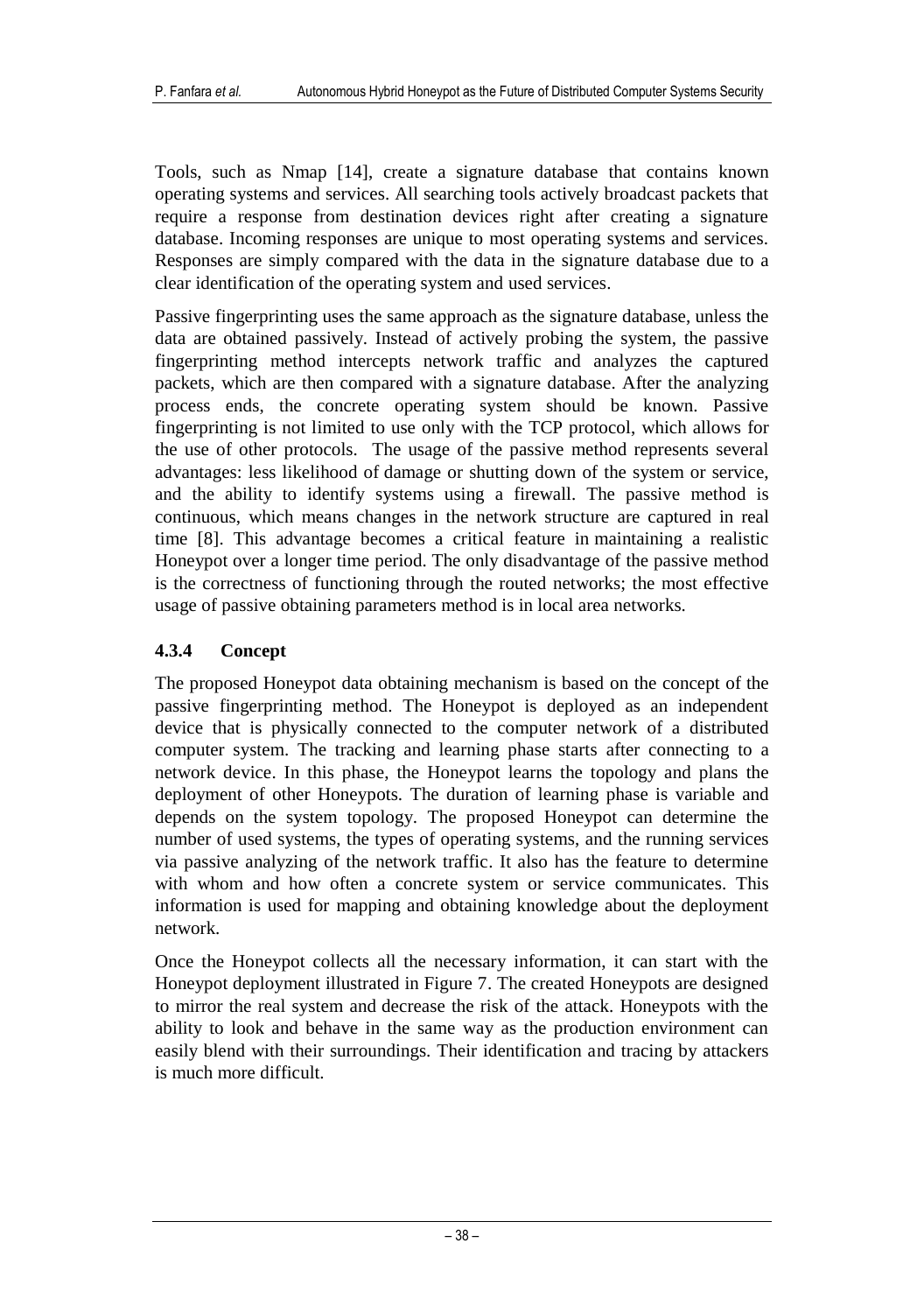

Figure 6

Passive obtaining system parameters via sophisticated Honeypot during determination process of deployment virtual Honeypots

Passive acquisition of information does not end but rather is continuous. It monitors the entire network system and increases its flexibility. Any change is identified in real time and the necessary steps (the system deployed Honeypots) are realized in the fastest possible time.

The proposed sophisticated Honeypot considerably reduces the work necessitated by configuration and administration in a constantly changing environment.

### **4.3.5 Deploying Honeypots in a System**

The traditional solution to the issue of implementing the Honeypot in the system requires the physical placement of a new computer for each monitored IP address. The physical Honeypot deployment represents considerable time and work. An autonomous and simpler solution, for example, fire-&-forget, is not to implement a physical Honeypot but rather a virtual type, which, if in sufficient quantity, can monitor all the unused IP addresses. Virtual decoys pursue identical IP address space as the system itself. All virtual decoys are designed, located and managed by only one physical device, the proposed sophisticated Honeypot illustrated in Figure 7.

Whereas virtual Honeypots monitor unused IP addresses in computer networks, it is almost certain that any activity detected on the monitored IP addresses is most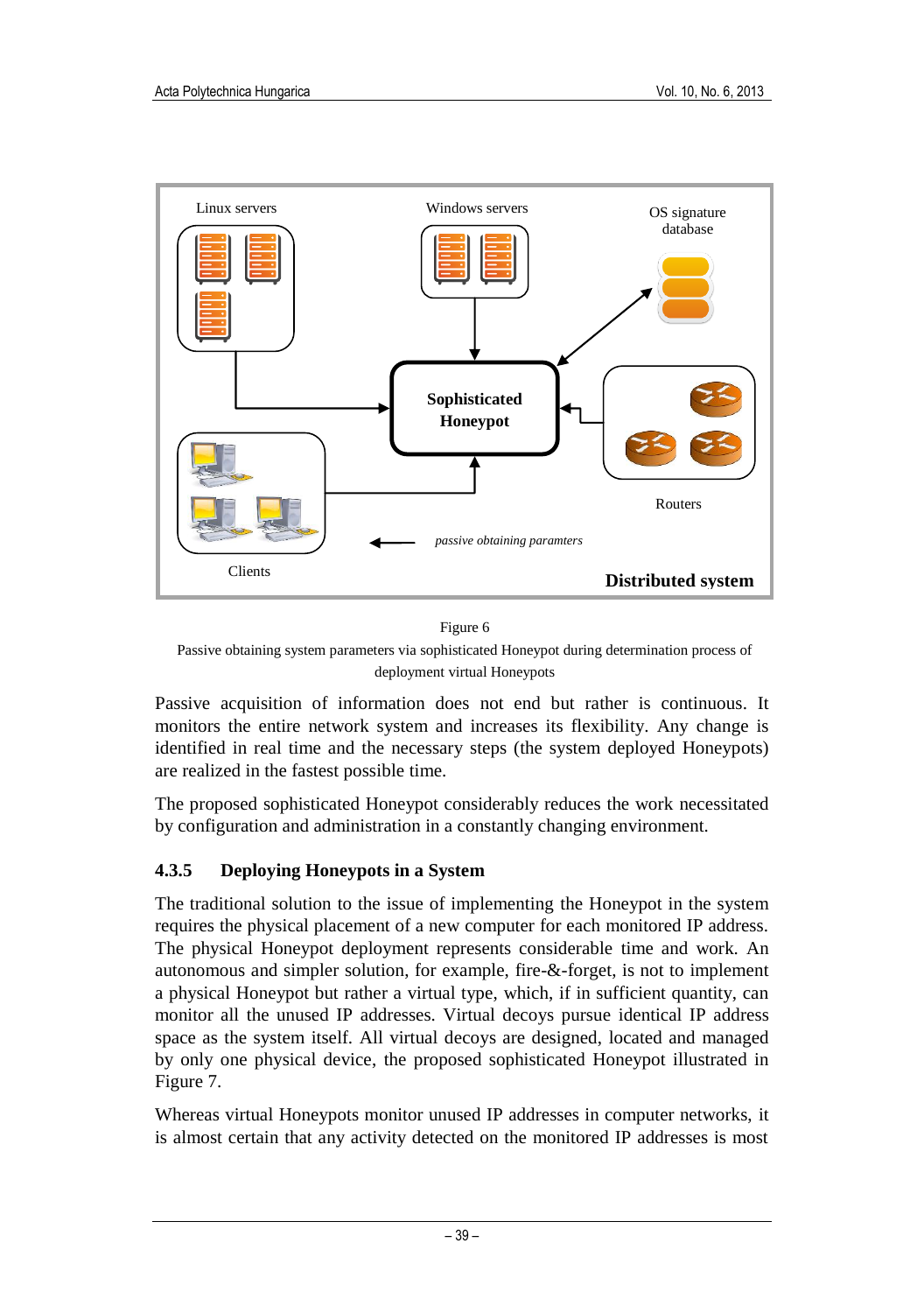likely a malicious or unauthorized behaviour. Using information gathered through passive mapping of the environment can determine the quantity and type of Honeypot deployment.

The ability to dynamically create and deploy virtual decoys already exists. An open-source solution with a low interaction Honeypot called Honeyd [15] allows for deploying virtual environment decoys throughout the organization. It is possible to realize the design of a sophisticated autonomous Honeypot with dynamic creation and deployment of virtual decoys that minimizes the risk of detection and identification of intruders by merging the surrounding environment with a combination of options, such a Honeyd solutions capabilities and passive fingerprinting.



Figure 7 Deployment of virtual Honeypots based on obtained parameters

#### **Conclusion**

The security of information technologies is essential in a society that depends on information. Therefore, considerable emphasis is placed on data and information source protection in the systems development processes [16, 17]. The protection of access, availability and data integrity represents the basic safety features required for information resources. Any disruption of these properties will end in penetration into the system and would increase security risk. One way of defense is a system that detects unusual and suspicious behavior, called the IDS. IDS major risk is represented by undetected penetration problem.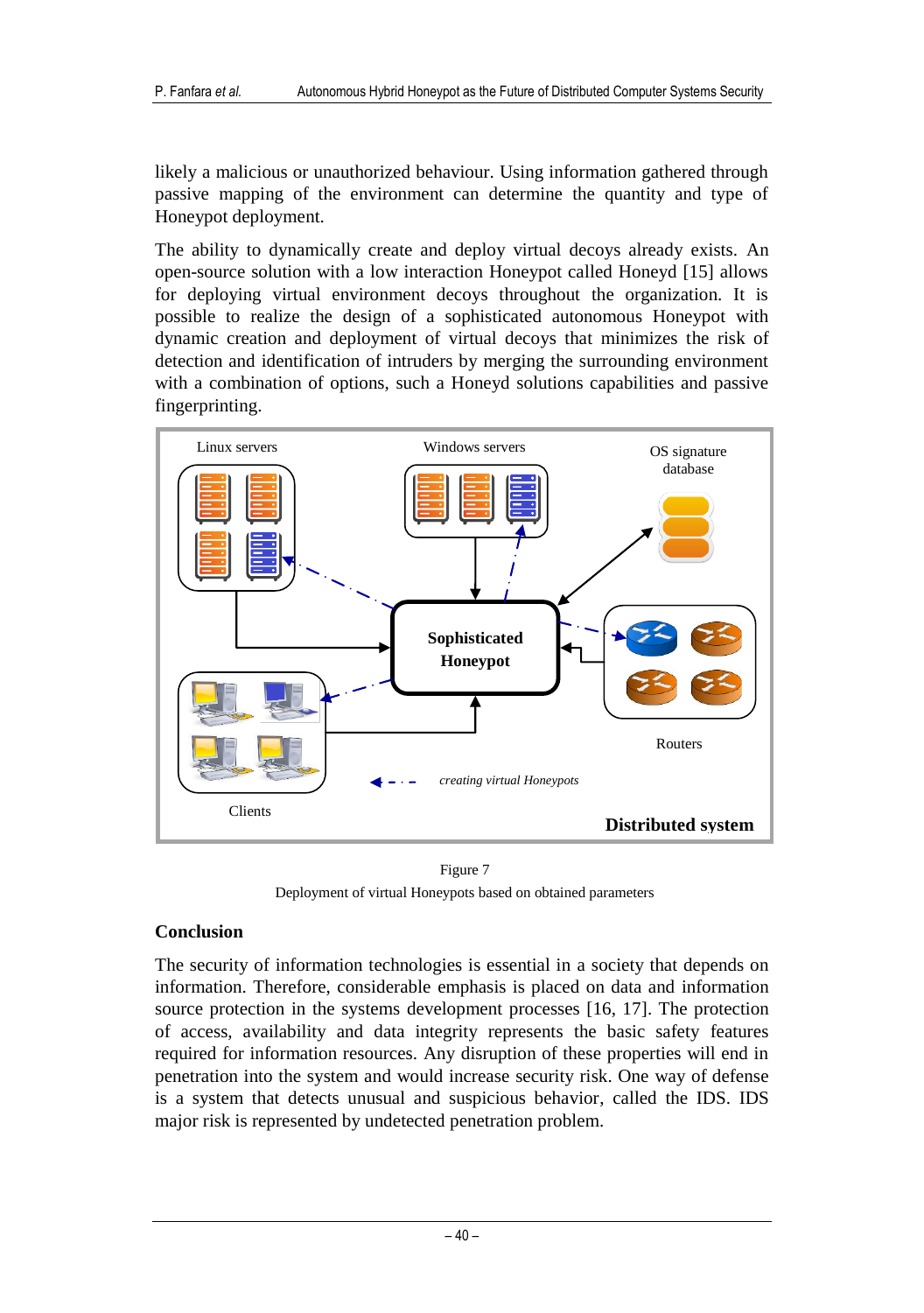An advanced technology called Honeypot has huge potential for the security community and it can also achieve several objectives of other technologies, which makes it almost a universal solution. The usage of Honeypots represents a costeffective answer to improvements in the organization security status.

Honeypots, like any new technology, also have some shortcomings that need to be overcome and removed. The use of decoy-based technology represents a costeffective solution to increase the security status of the organization. Therefore, they are being deployed in systems at an increasing rate, but mostly as a passive device. Many system administrators monitor the situation in the system via Honeypot, and if a production environment is attacked once, administrators analyze and implement solutions manually; the Honeypots' capabilities are not used at all, or they are used minimally. Despite the many advantages of Honeypot, it is not a panacea for all breaches of system security. Since it is used for gathering information about attacker and other threats, it is useful as an IDS detection mechanism.

The future of Honeypots and cyber security intrusion detection lies in sophisticated (autonomous hybrid) decoys. They have a radical revolutionary assumption in autonomous deployment and maintenance. They are becoming a highly-scalable solution due to their capability to study and monitor the network real time. Deployment and management becomes more cost-effective and also provides better integration into the system of deployment. Another advantage of the proposed Honeypot lies in minimizing the risk of human errors during manual configuration. The merger surrounding environment also minimizes the risk of being identified by the attacker.

#### **Acknowledgement**

This work has been supported by the Slovak Research and Development Agency under the contract No. APVV-0008-10 (20%). This work is also a result of implementing the Project: Development of the Centre of Information and Communication Technologies for Knowledge Systems (ITMS project code: 26220120030) supported by the Research & Development Operational Program funded by the ERDF (80%).

#### **References**

- [1] J. McHugh, A. Christie, J. Allen: "Defending Yourself: The Role of Intrusion Detection System," IEEE Software, IEEE Computer Society, pp. 42-51, October 2000
- [2] F. G. Lyon: "Nmap Network Scanning: The Official Nmap Project Guide to Network Discovery and Security Scanning," [online], Nmap Project, USA, ISBN 978-0979958717, January 2009. Available on: <http://nmap.org/book>
- [3] S. Karthik, B. Samudrala, A. T. Yang: "Design of Network Security Projects Using Honeypots," Journal of Computing Sciences in Colleges, 2004